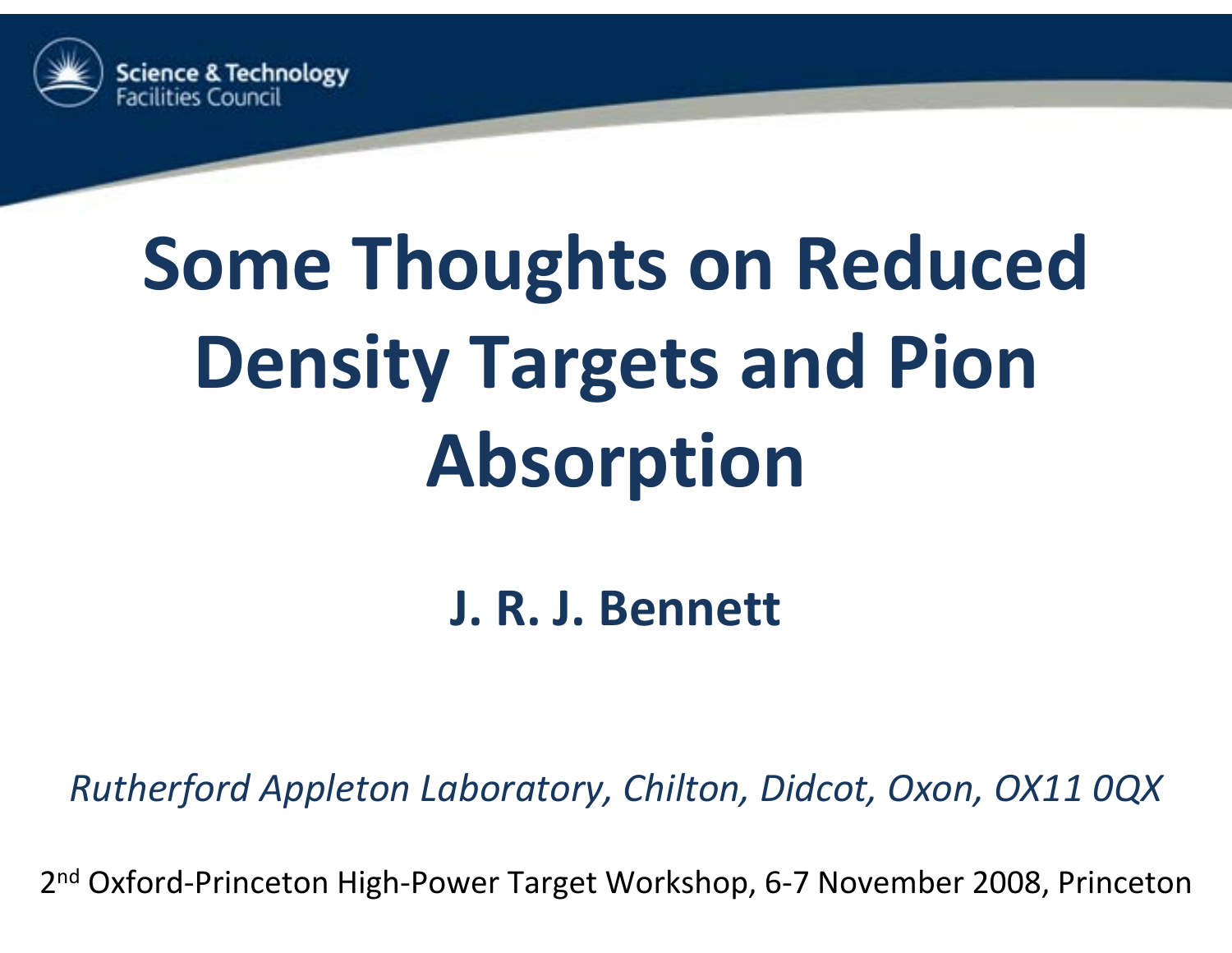**With particular thanks to John Back, Stephen Brooks and Goran Skoro for computer calculations and discussions**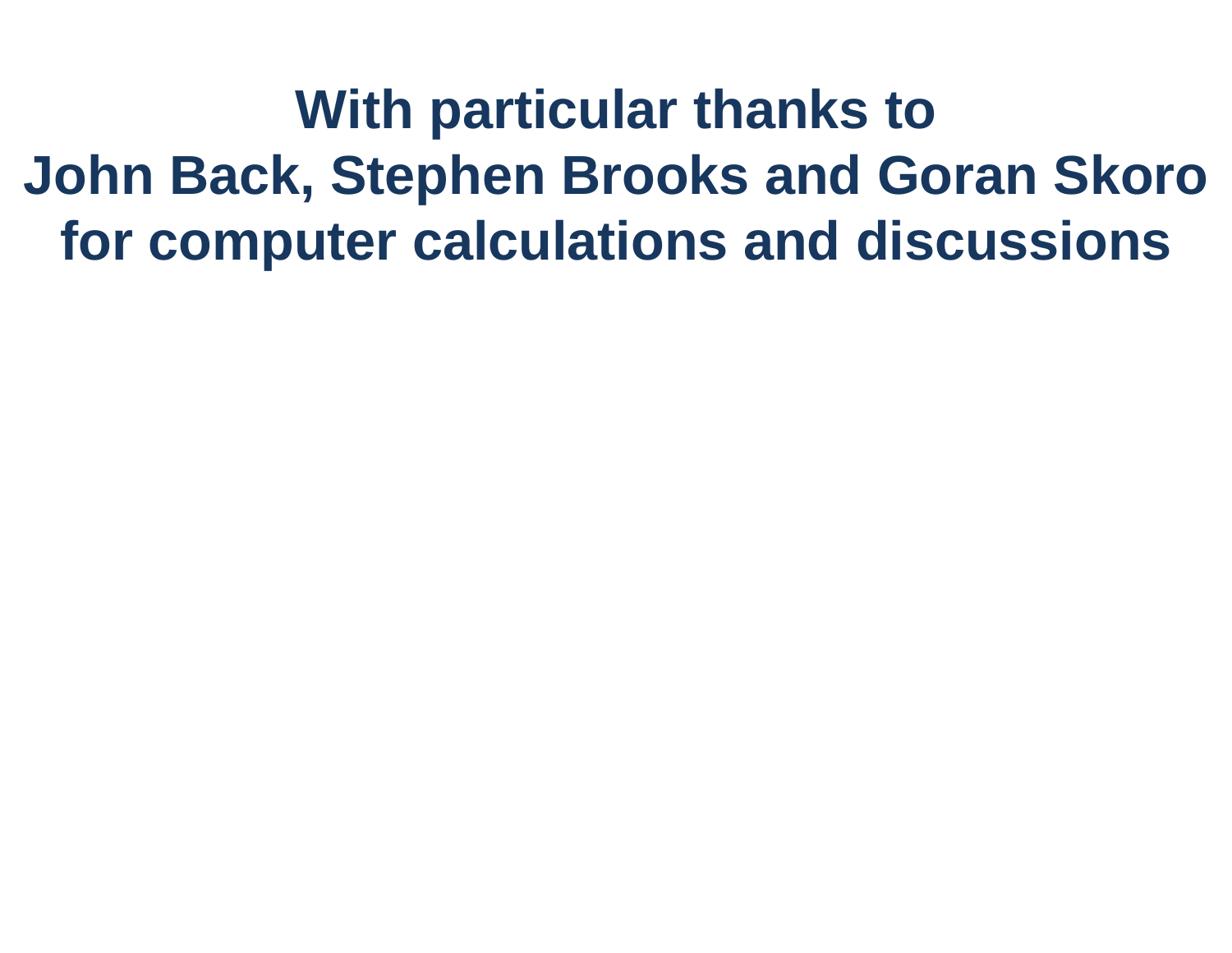John Back calculated the yield from a 50% density tungsten powder target. Presented at Oxford-Princeton Workshop, May 2008. In fact John had done a similar calculation in May 2007 and the significance of the result had eluded me at the time.

Powder jet target yields

- Following plots show the yield for a W powder particle jet:
	- Jet simulated as a simple cylinder, with  $\rho = 0.5\rho_W$
	- Jet parameters: useable length, radius and tilt
	- Assuming  $r_{\text{beam}} = r_{\text{jet}}$ ,  $\theta_{\text{beam}} = \theta_{\text{jet}}$ , unlike Hg jet case
- Use Study 2 geometry for the powdered jet (not Helmholtz arrangement)
- Comparing yields against those from the solid W target Helmholtz arrangement
- Also comparing the yields from the powdered jet with the yield from the optimal Hg jet case.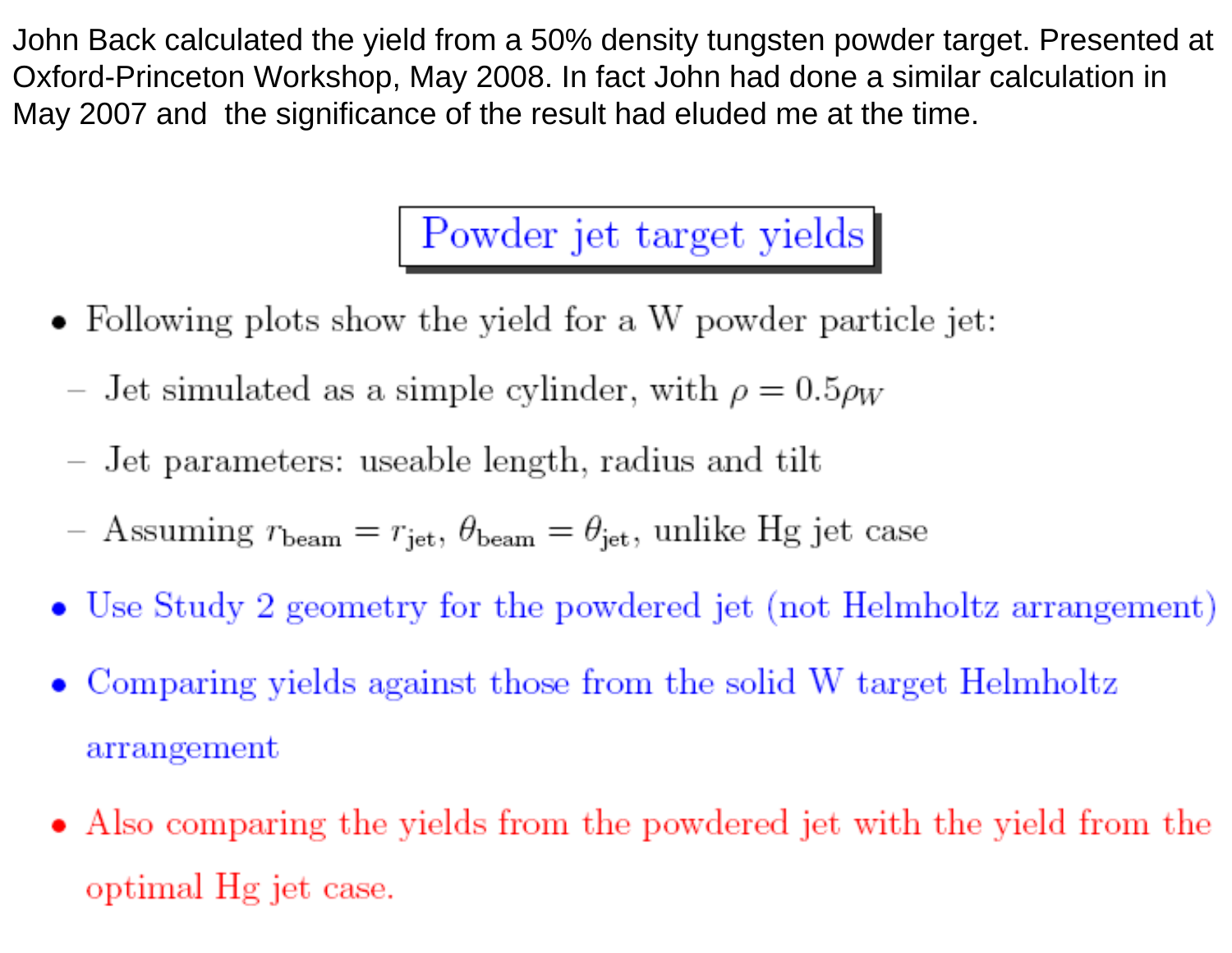

Dotted line is Hg jet yield for 10 GeV beam (using StudyII optimal tilt, radii)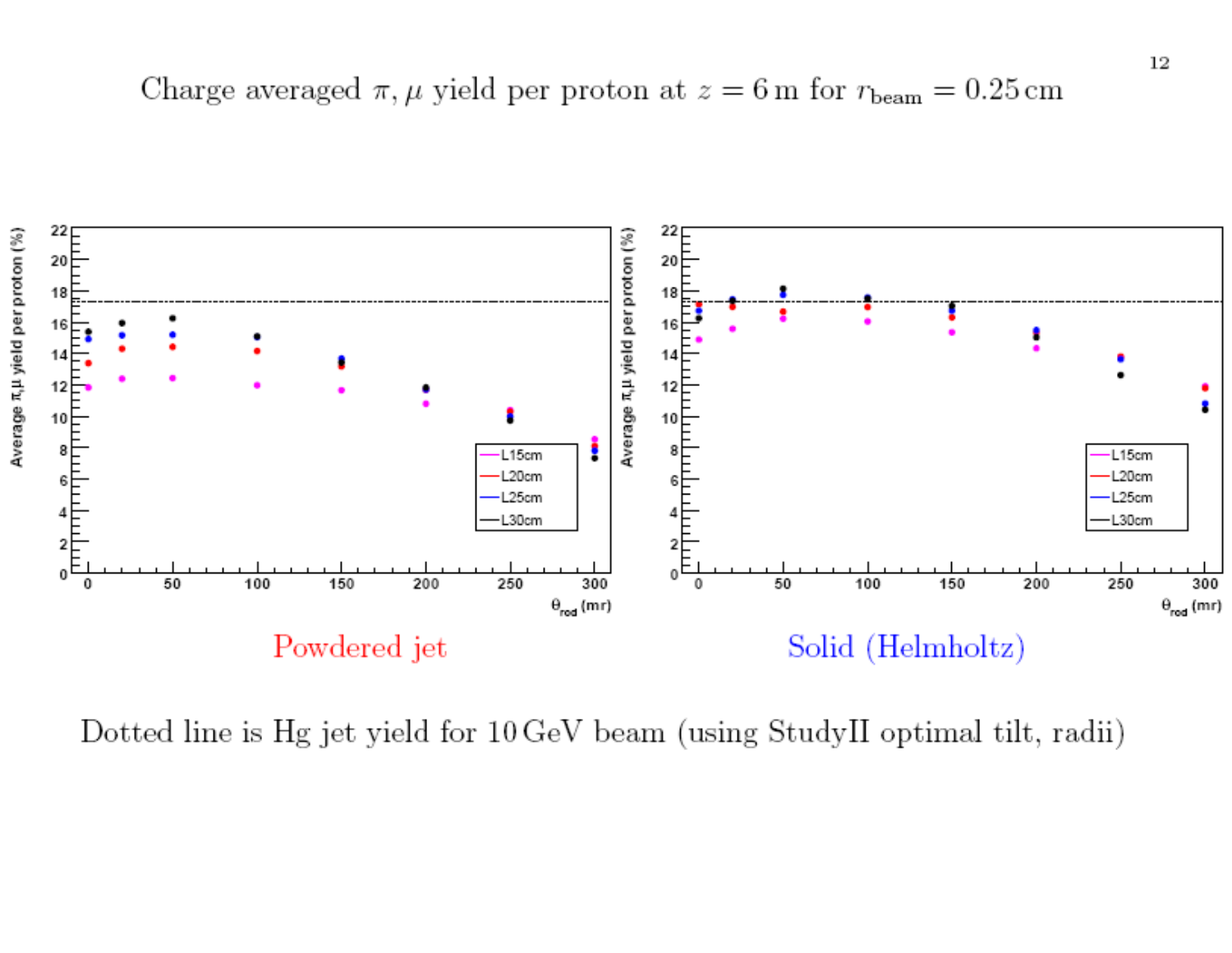

Dotted line is Hg jet yield for 10 GeV beam (using StudyII optimal tilt, radii)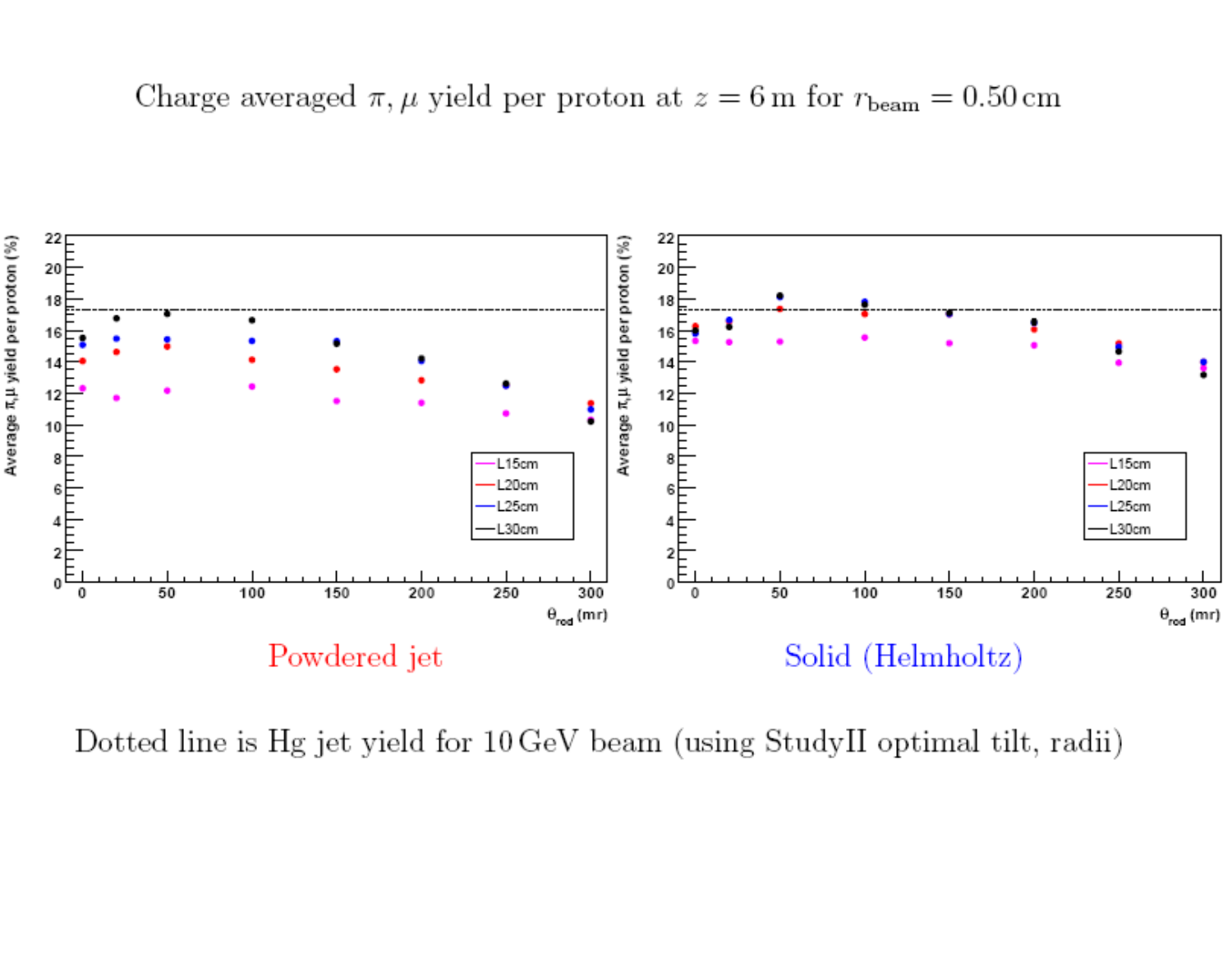Charge averaged  $\pi$ ,  $\mu$  yield per proton at  $z = 6$  m for  $r_{\text{beam}} = 0.75$  cm



Dotted line is Hg jet yield for 10 GeV beam (using StudyII optimal tilt, radii)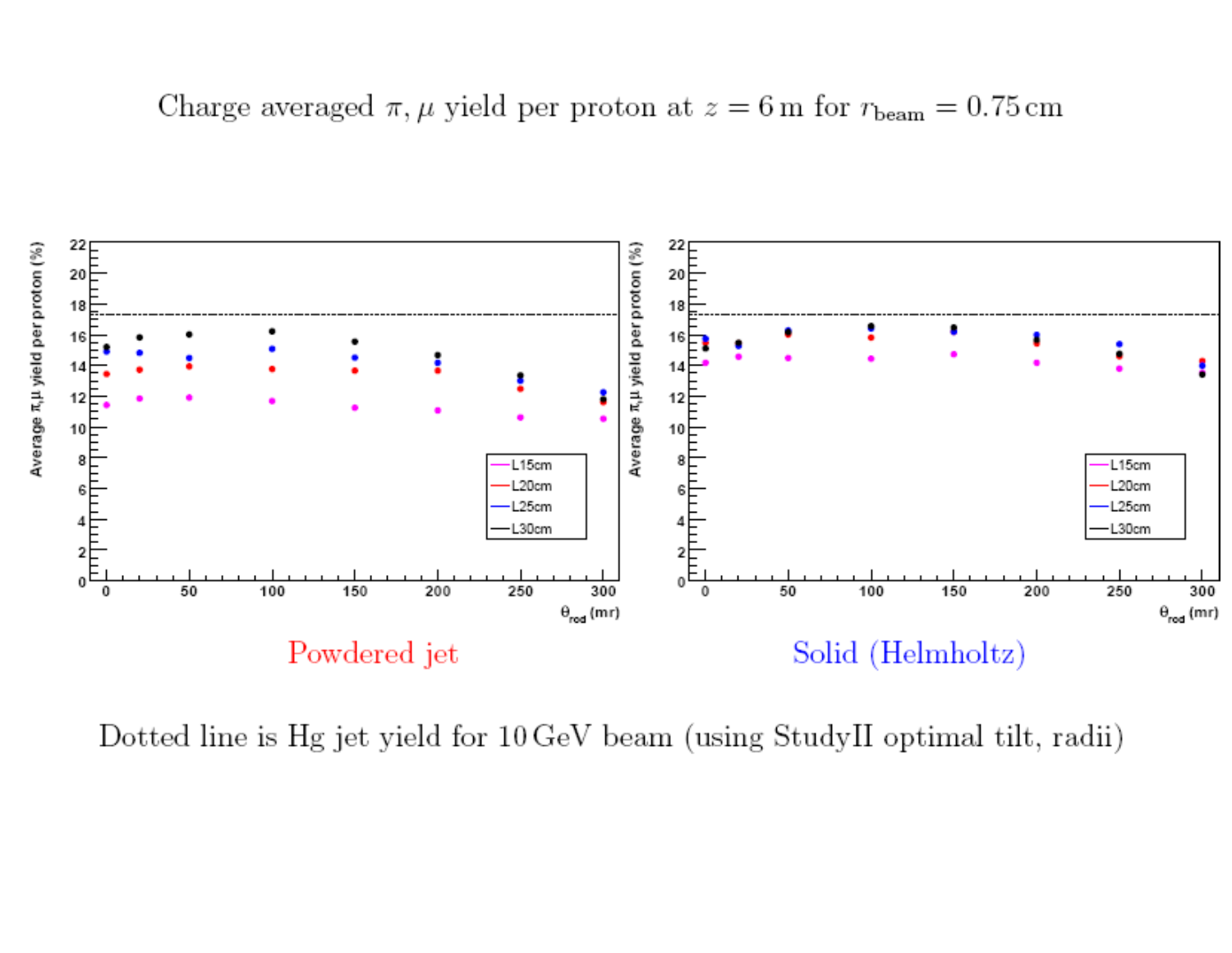Charge averaged  $\pi$ ,  $\mu$  yield per proton at  $z = 6$  m for  $r_{\text{beam}} = 1$  cm



Dotted line is Hg jet yield for 10 GeV beam (using StudyII optimal tilt, radii)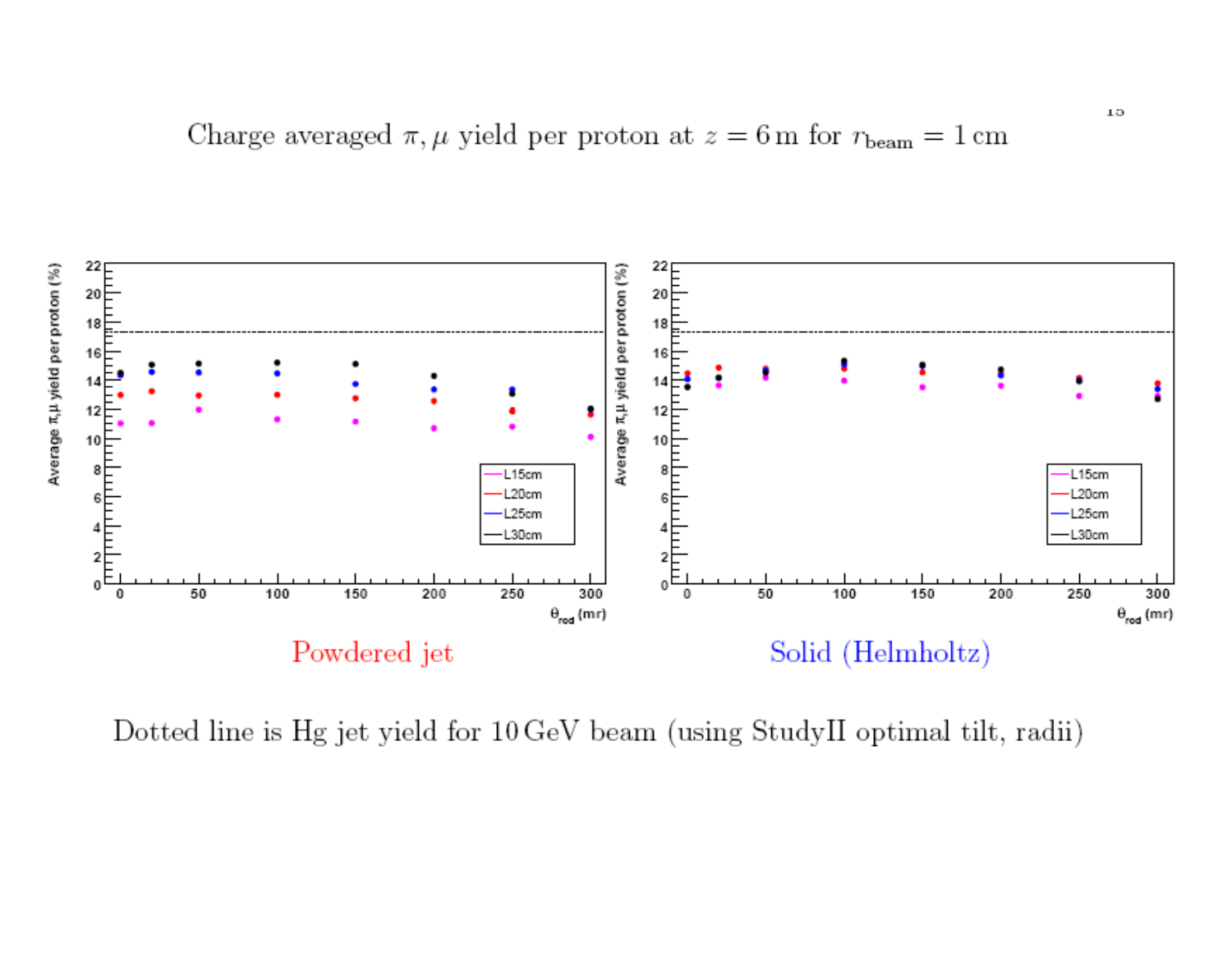### Surprising Result:-

- $\checkmark$  The tungsten powder jet has a good yield slightly smaller than the solid target.
- $\checkmark$  Getting larger as the target and beam radius increases. Almost equal at r = 1 cm.

## Why Surprising?

Inherently I expected the yield to vary as the target density and I assumed that the pion absorption was not large.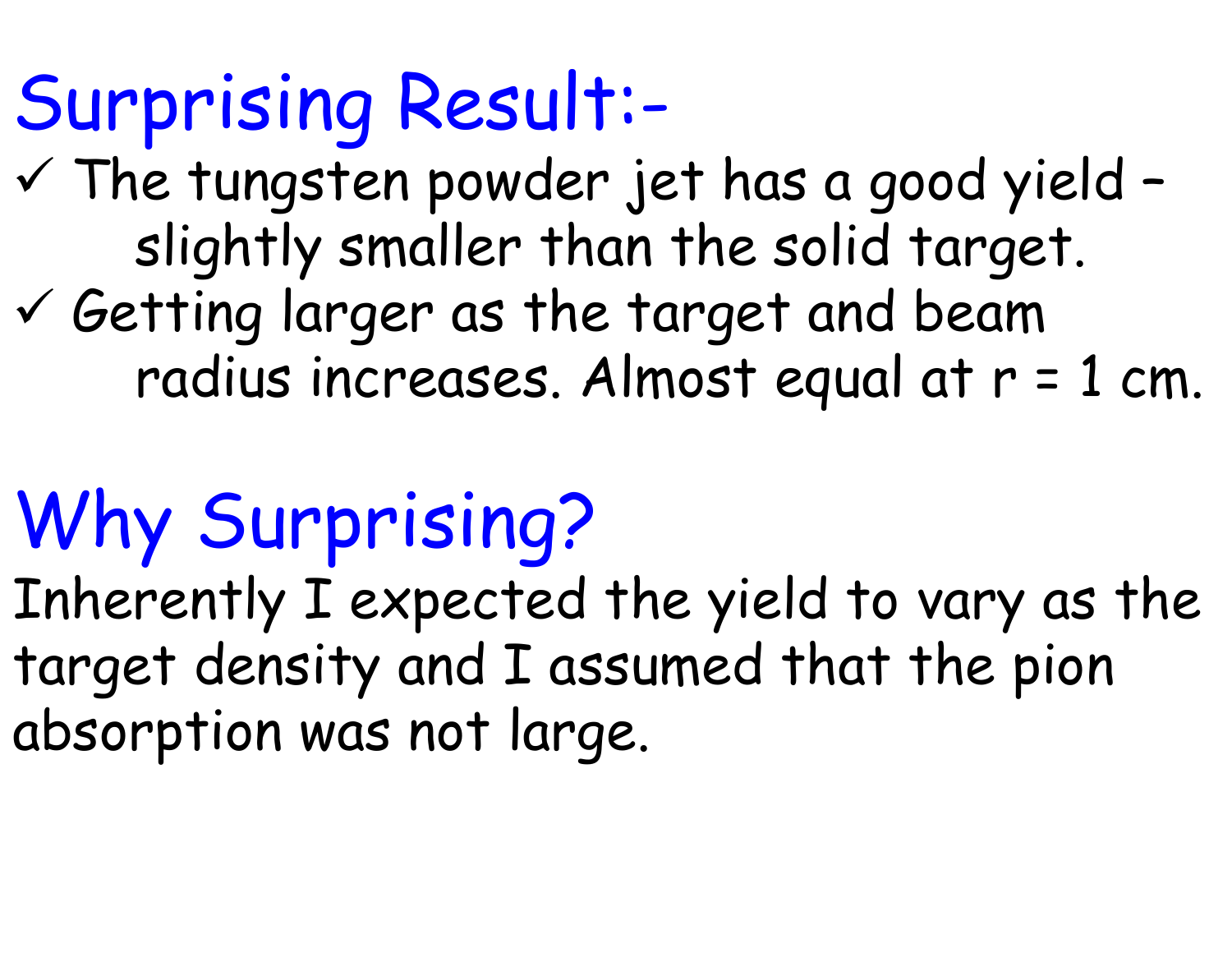### A Simple Model for Pion Yield from the Target

Assume that the number of pions produced per proton hitting the target is p and that the fraction of pions absorbed in the target is a. Then, the yield of pions for a solid target is,

 $Y = p(1-a)$ and for a target of the same geometry and material but density f, is,

 $Y_f = fp(1-fa)$ 

The ratio,

 $R = Y_f / Y = f(1-fa)/(1-a)$ 

is shown in the next slide as f varies.

N.B. No magnetic field. Acceptance not included.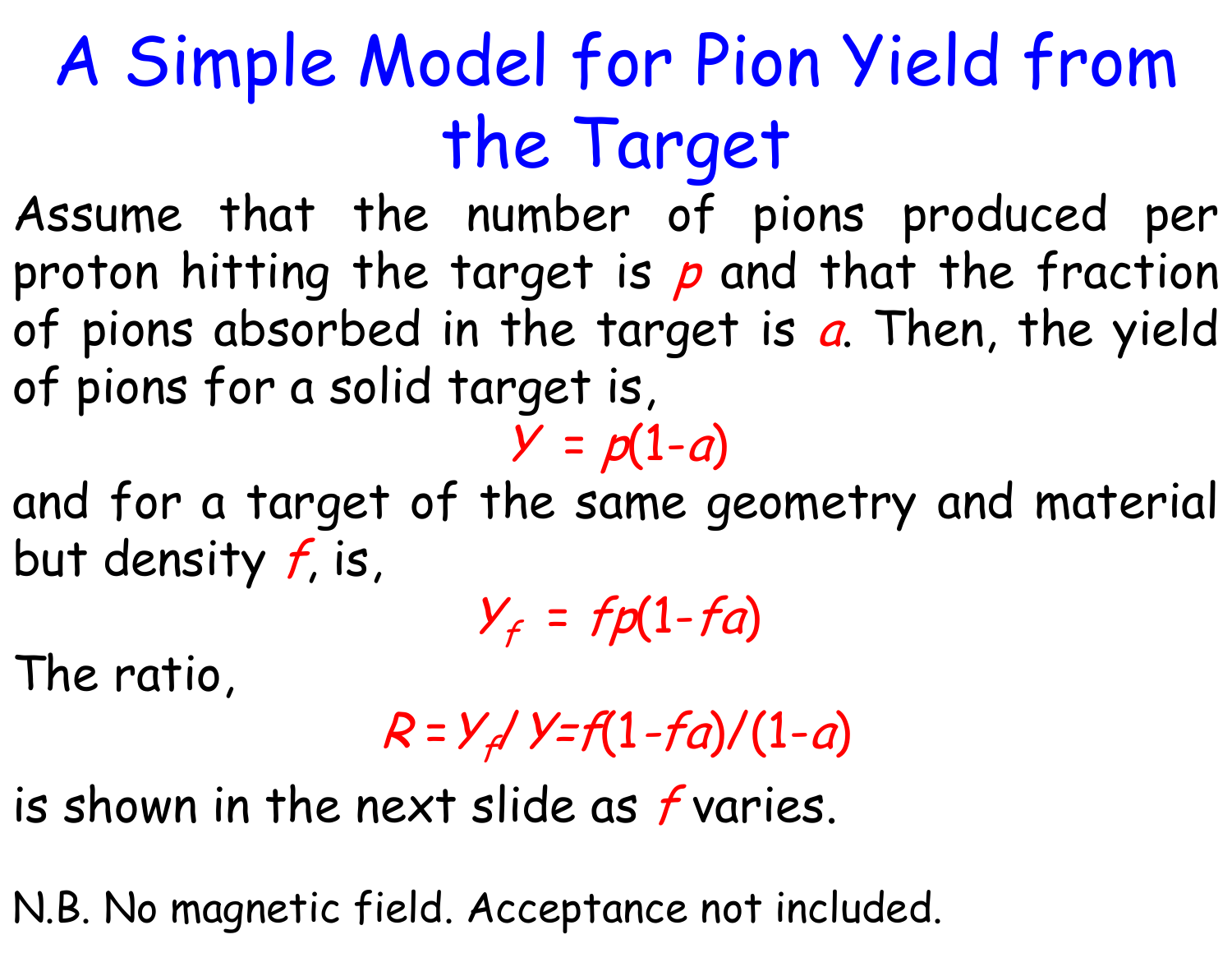

Graph of the yield ratios,  $R = Y_f/Y$  for various target densities,  $f$ , and absorptions, *a*. Absorption of *a* = 0.5-0.65 would seem to fit John Back's calculations.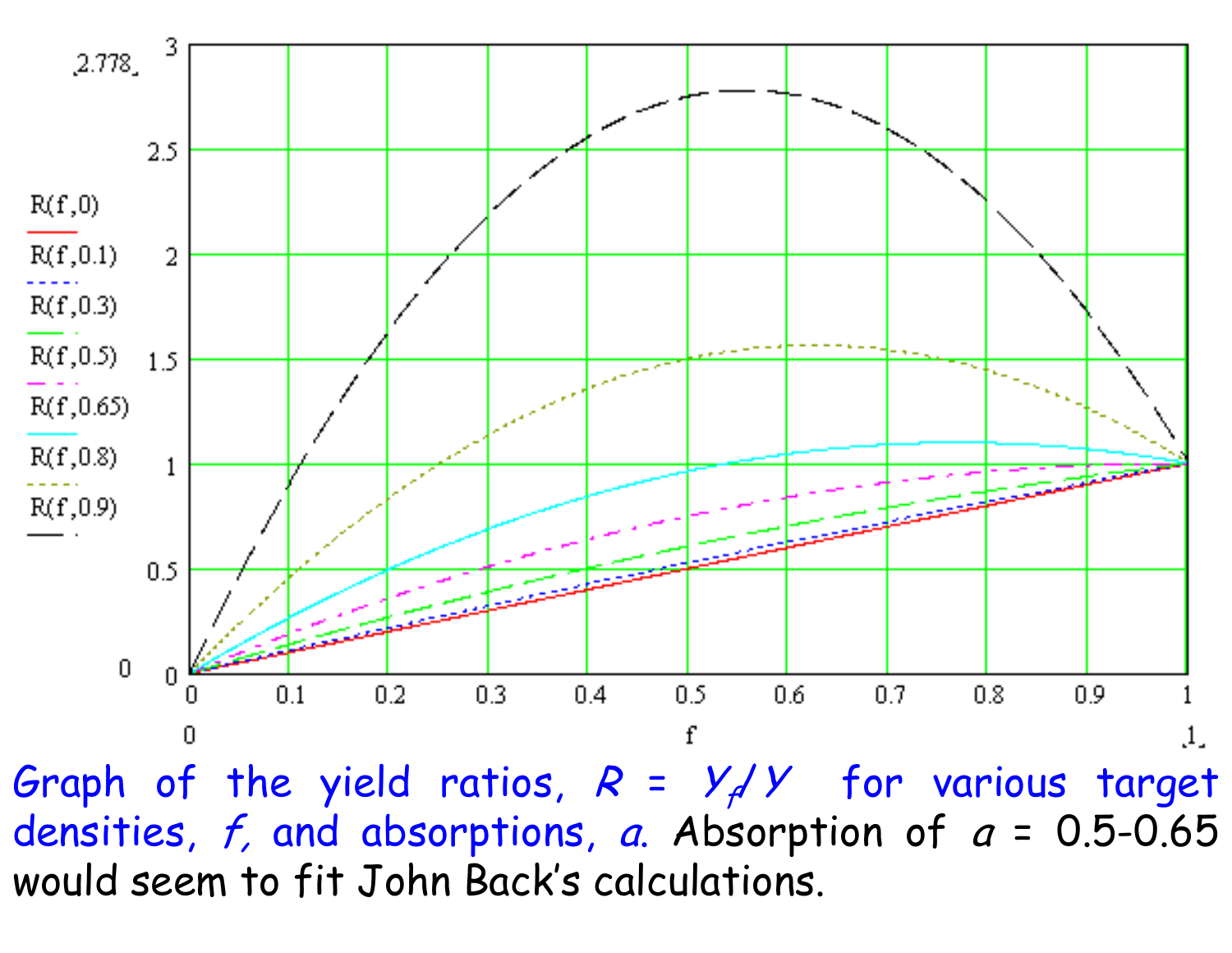

Yield as a function of target density, f, for different absorptions, *a*.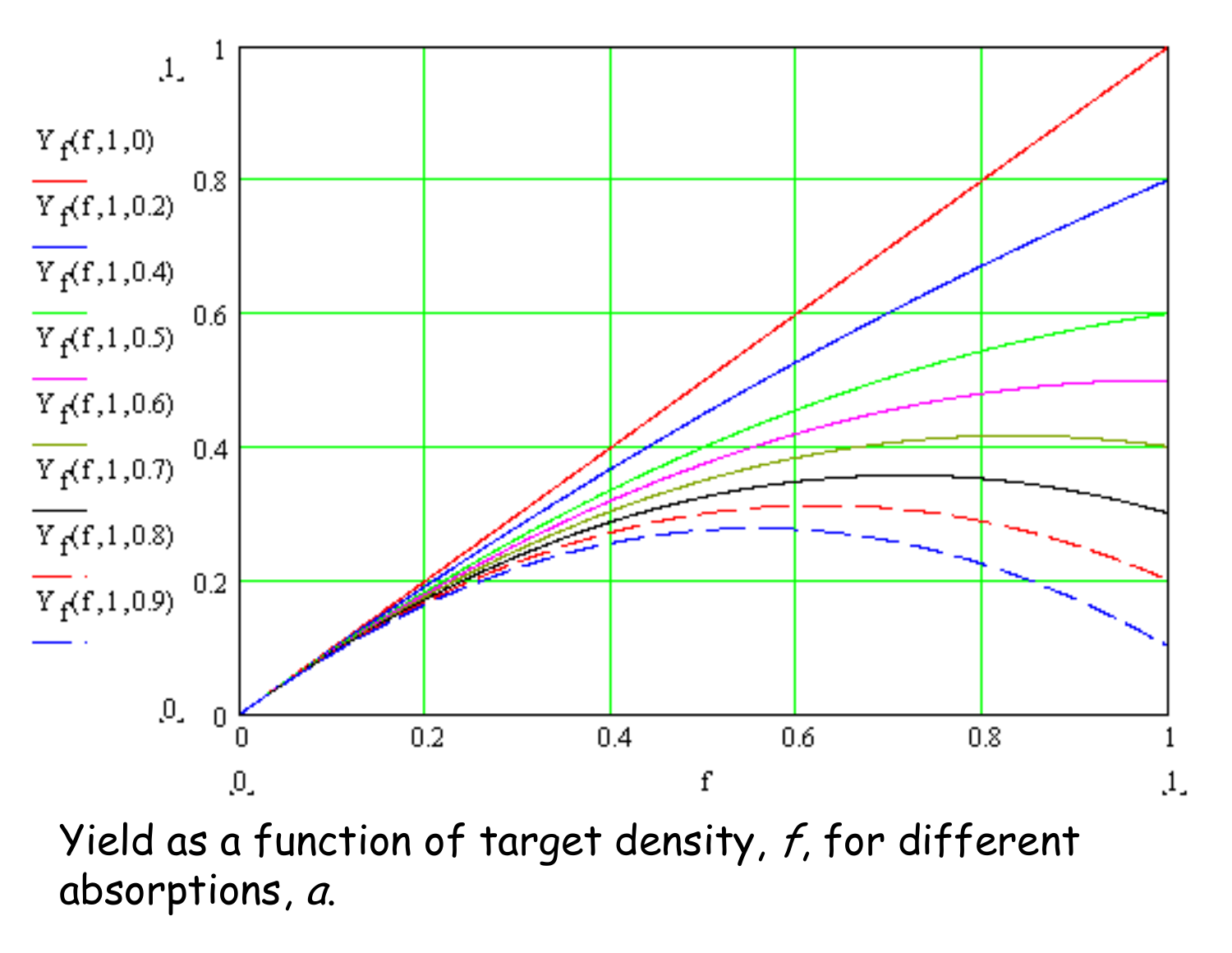## Now calculate the yields using MARS.

# Goran Skoro has done this for me.

The next slide shows the MARS calculation superimposed on my simple model.

N.B.

No magnetic field.

Yields are from the target surface, not downstream.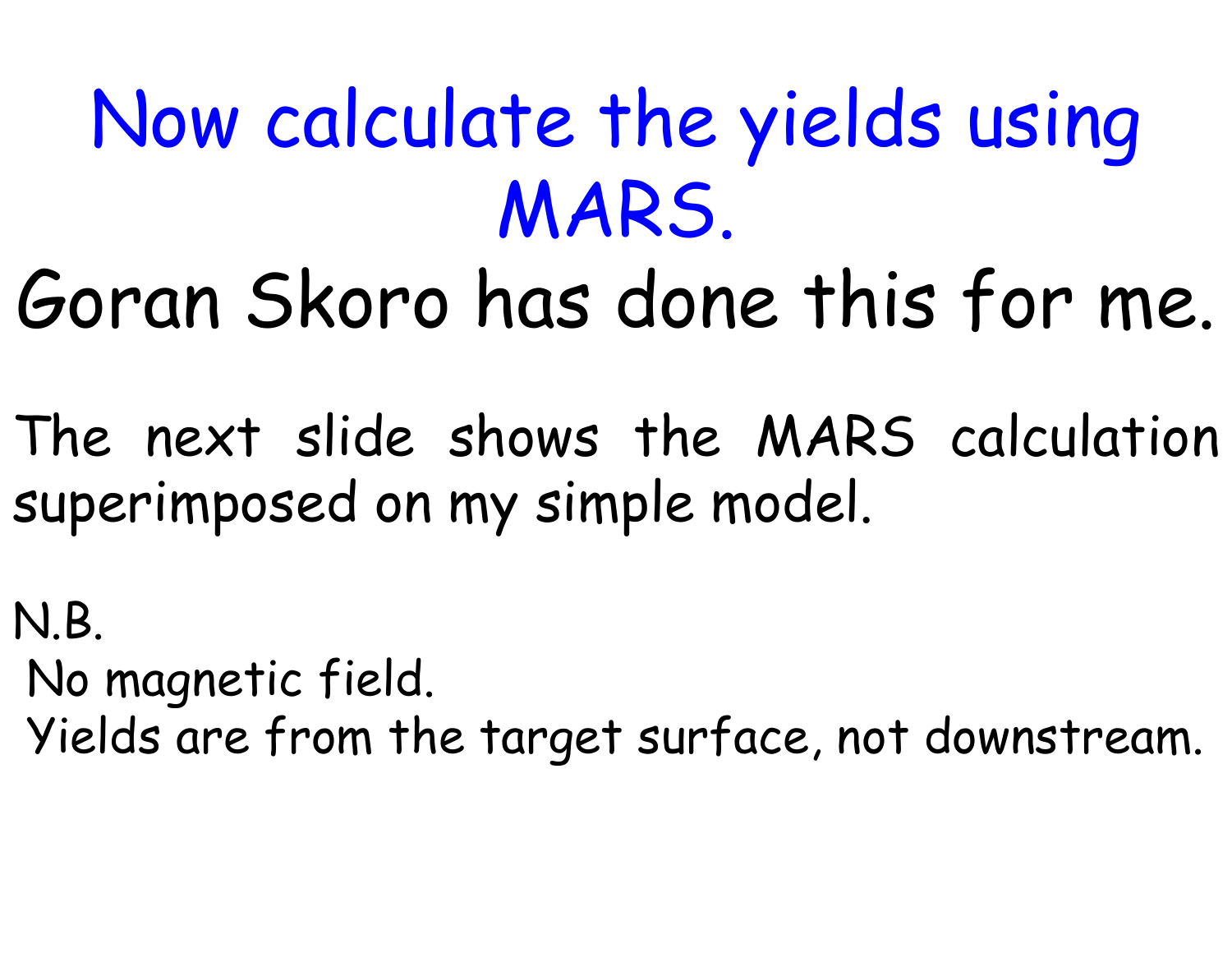### **Goran Skoro**  $\begin{array}{l} \text{The}\\ \text{University}\\ \text{Of}\\ \text{Sheffield}. \end{array}$

#### Pion yields from the tungsten targets with different densities

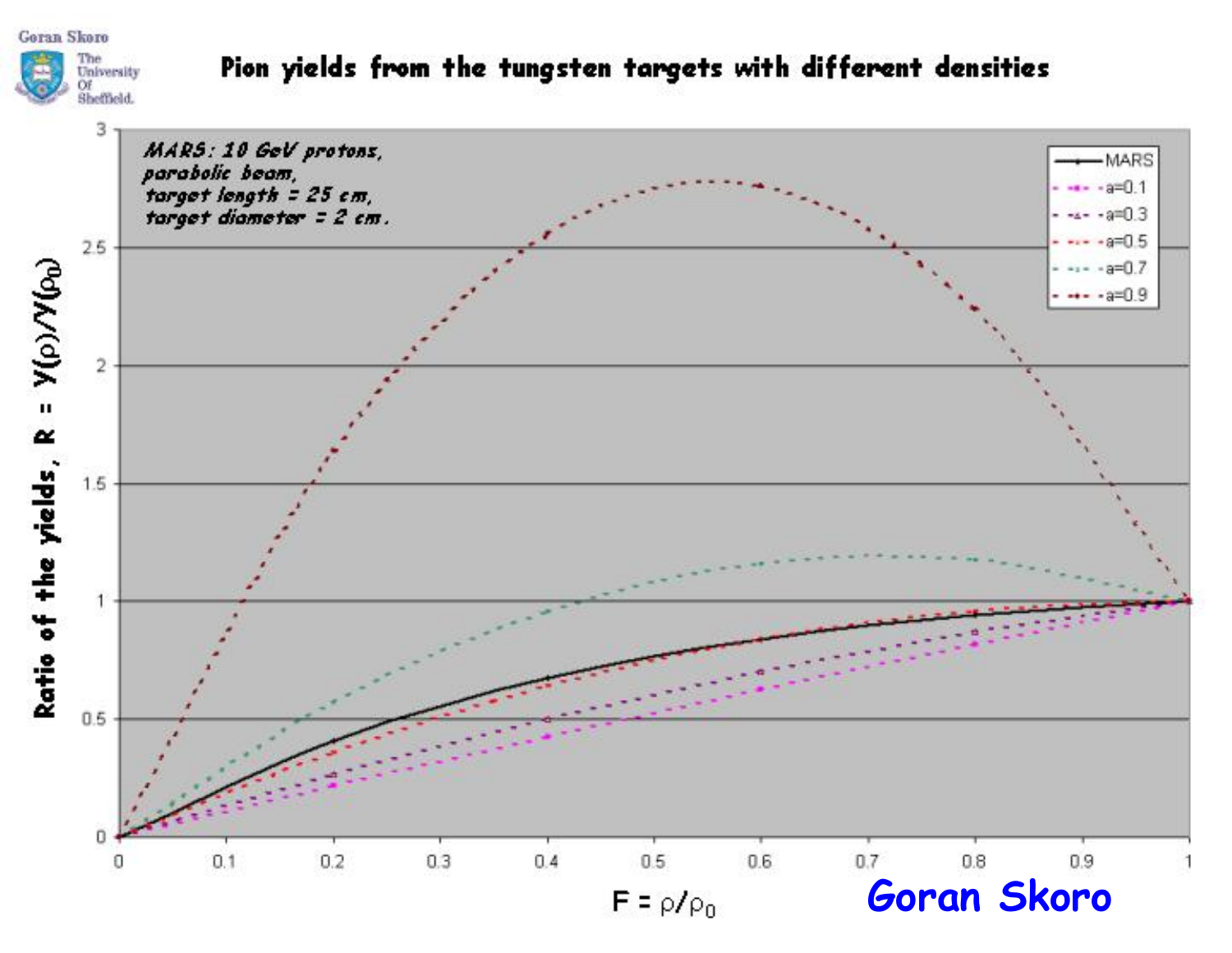So it looks like a good fit to the model, with absorption,

 $a = -0.5$ .

Again **Large Absorption**!!

So it looks like absorption is around 0.5 from both John and Goran's results.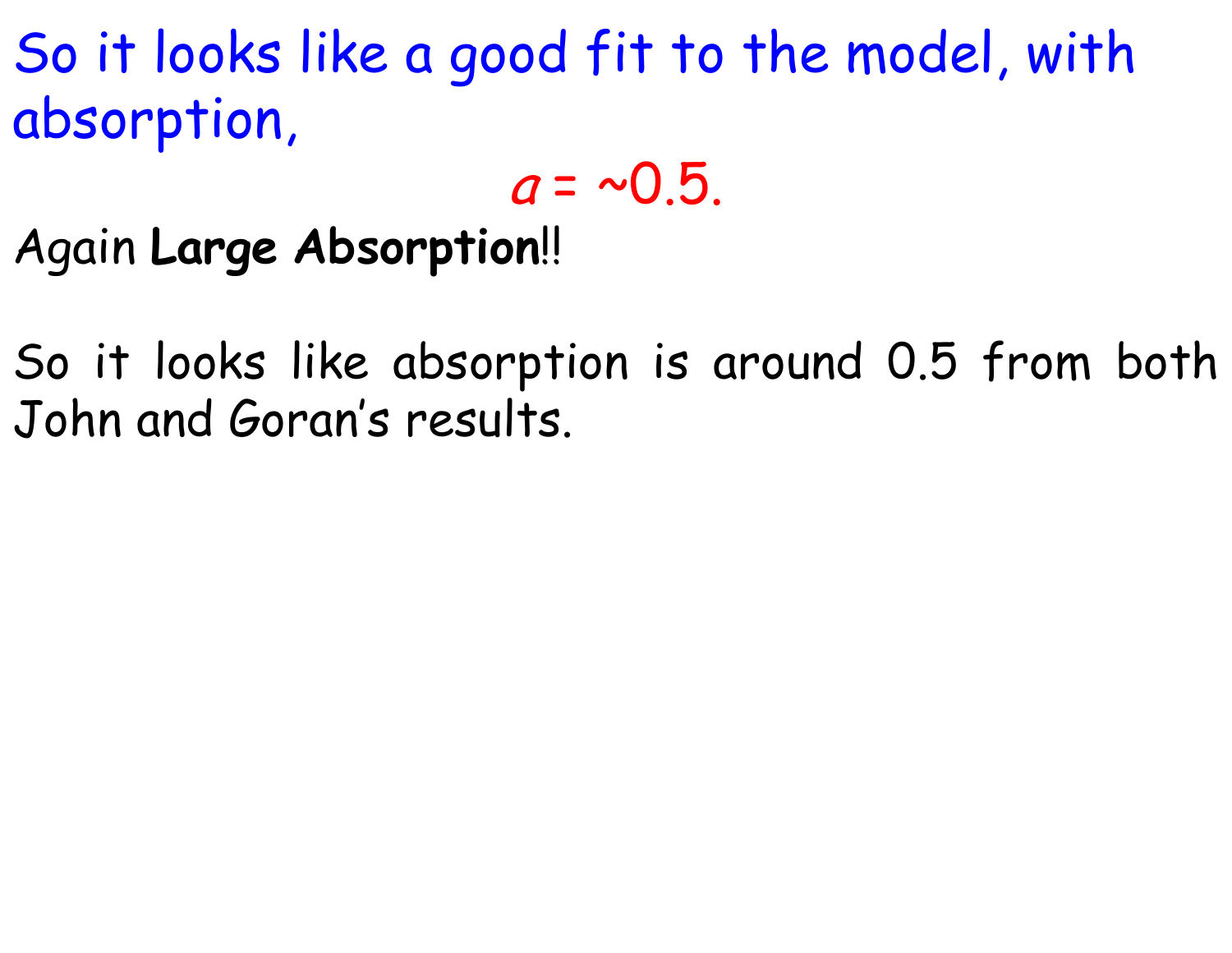The range of pions in tungsten in the momentum range 100-500 MeV/c is shown below.

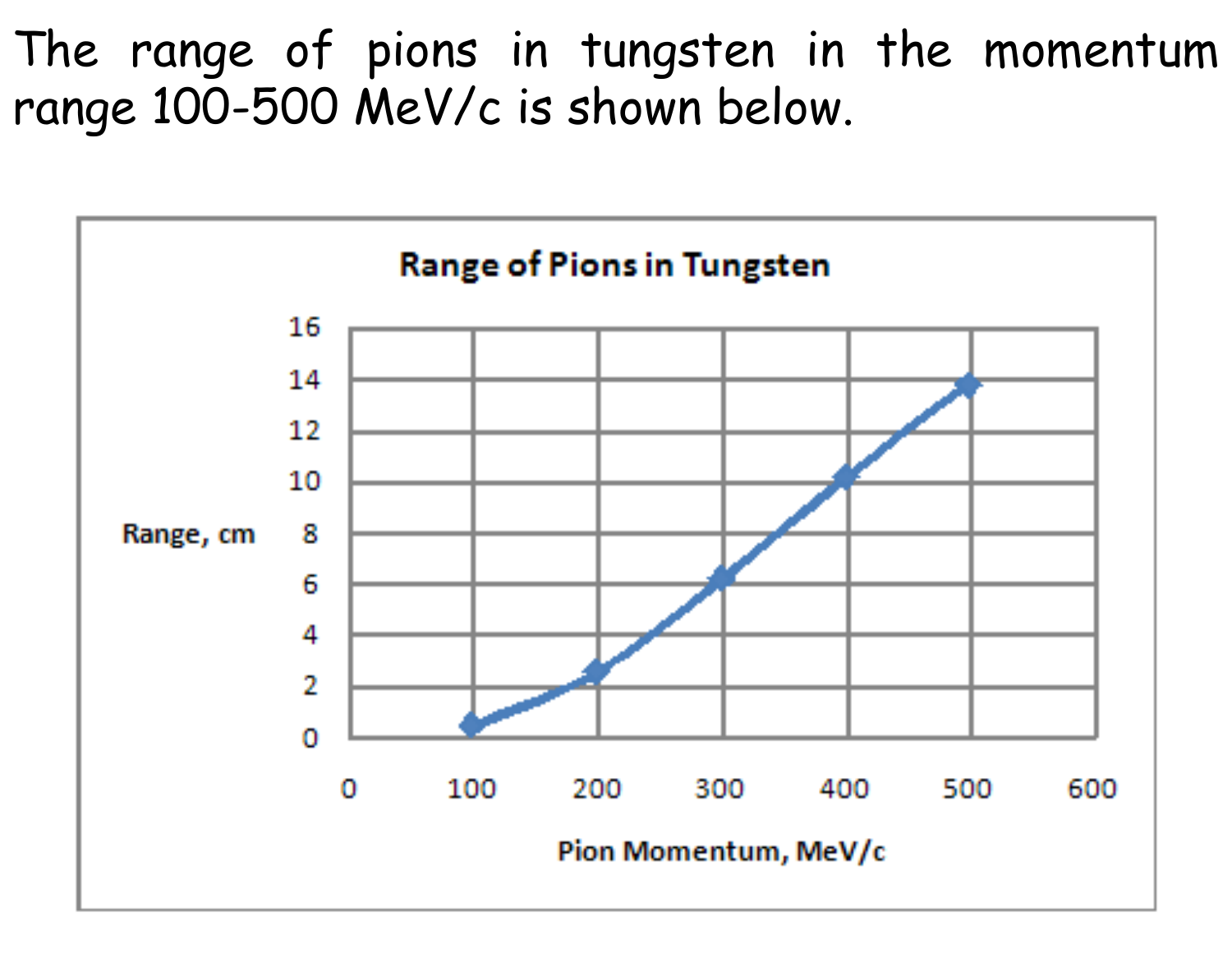The pions of low momentum will only get out of the target if they have a short path length within the target. So absorptions of 0.5 are realistic.

- So, I ask:- What is the origin of the usefully accepted pions:
- 1.From where do the pions originate? 2.With what momenta? 3.With what angles?

Perhaps knowing the answers will enable us to optimise the target density and geometry for maximum useful yield.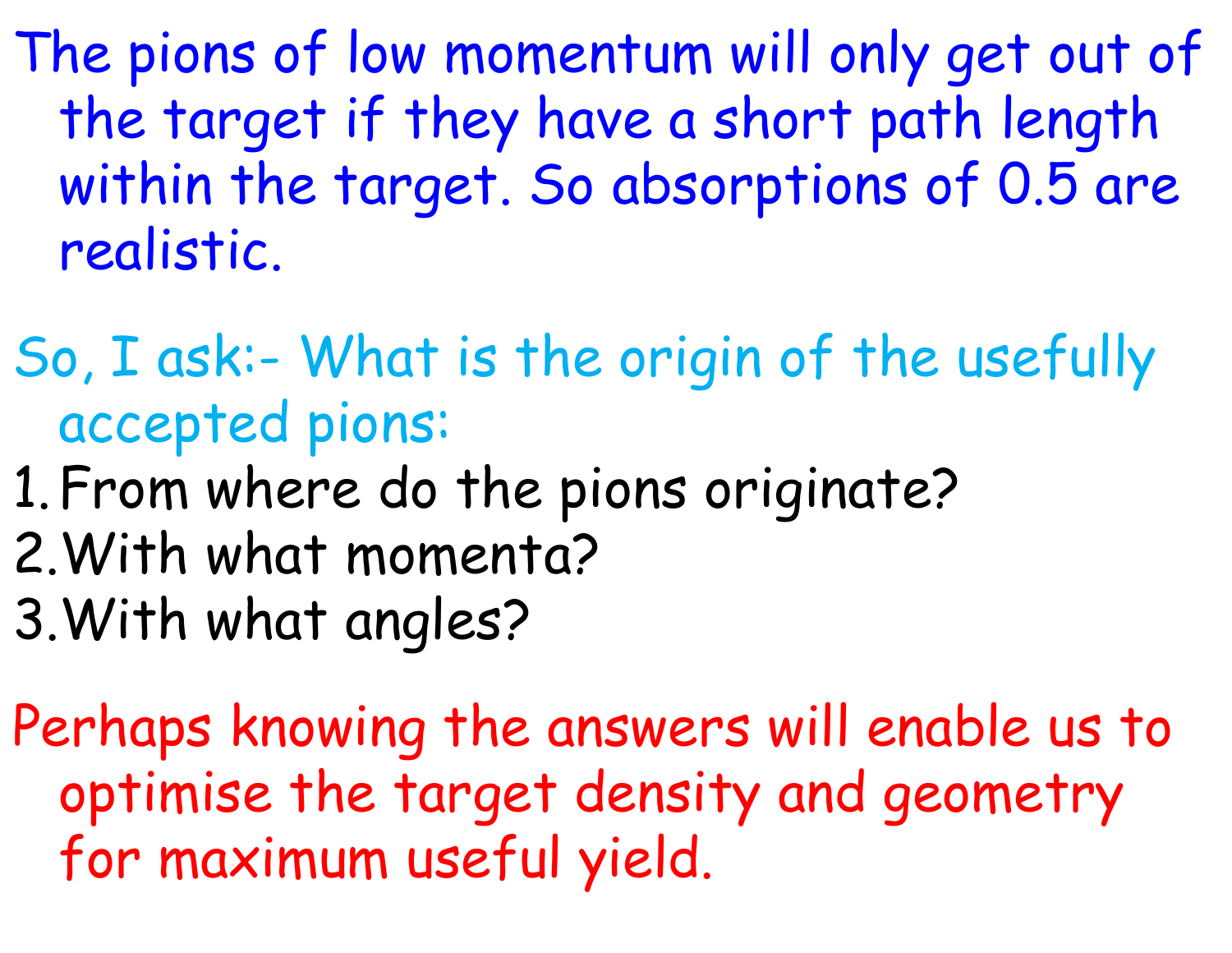### Stephen Brooks has made some plots of:

- 1.Number of pions emerging from the target surface versus the angle.
- 2.Number of pions emerging from 1 cm long bins along the axis of the surface of the target. Also included at  $z = 20$  cm are the pions emerging from the end of the target cylinder. In terms of pion density at the surface, the pion density is twice as high from the end of the target as the best density from the cylindrical part of the target.
- 3.Number of pions emerging from the target as a function of angle within 1 cm long axial bins.
- 4.Number of pions emerging from the target as a function of momentum versus 1 cm long axial bins.

N.B. In all cases there are 100,000 protons hitting the target. The number emerging from the target and the number accepted into the cooling channel (the useful pions) are shown.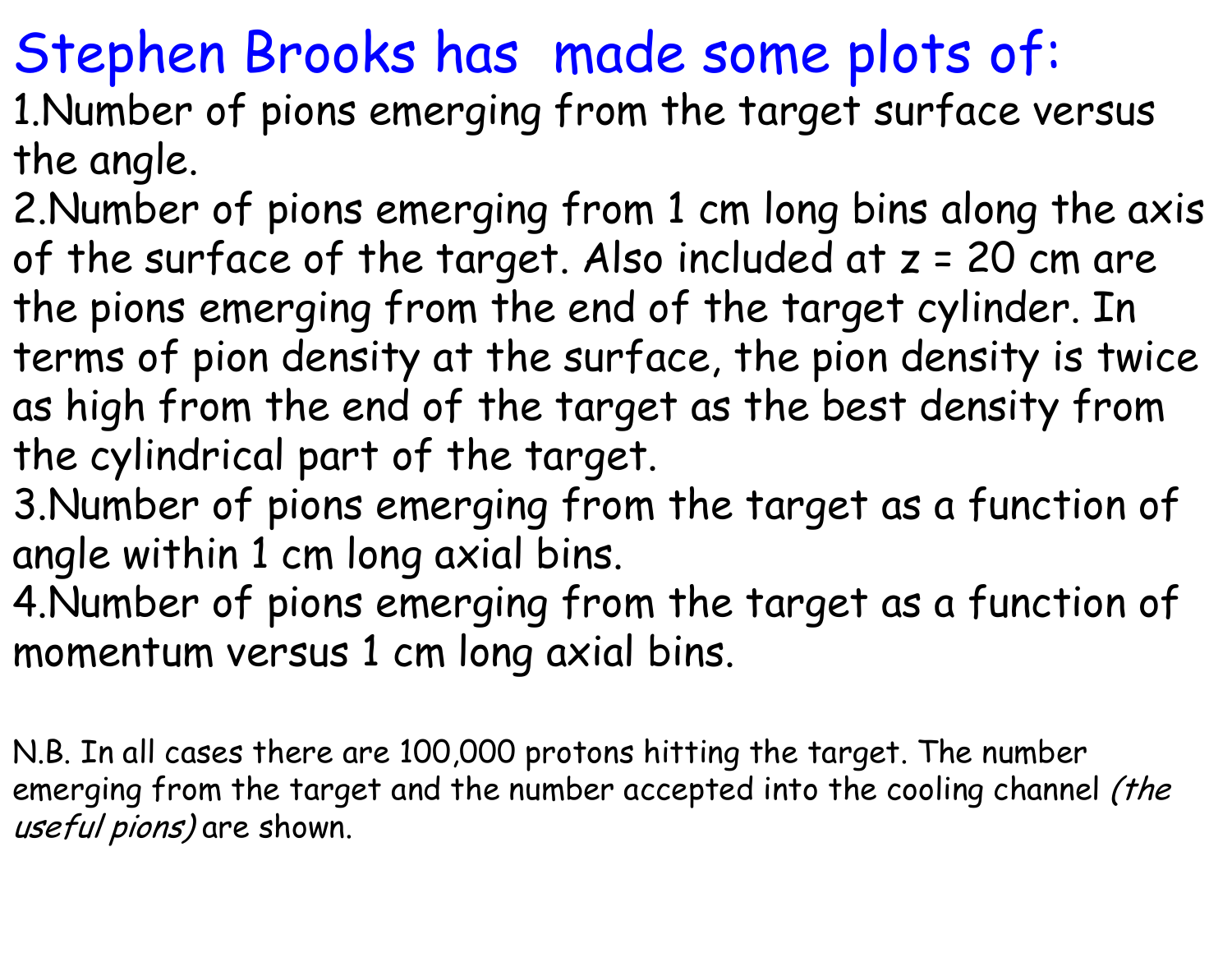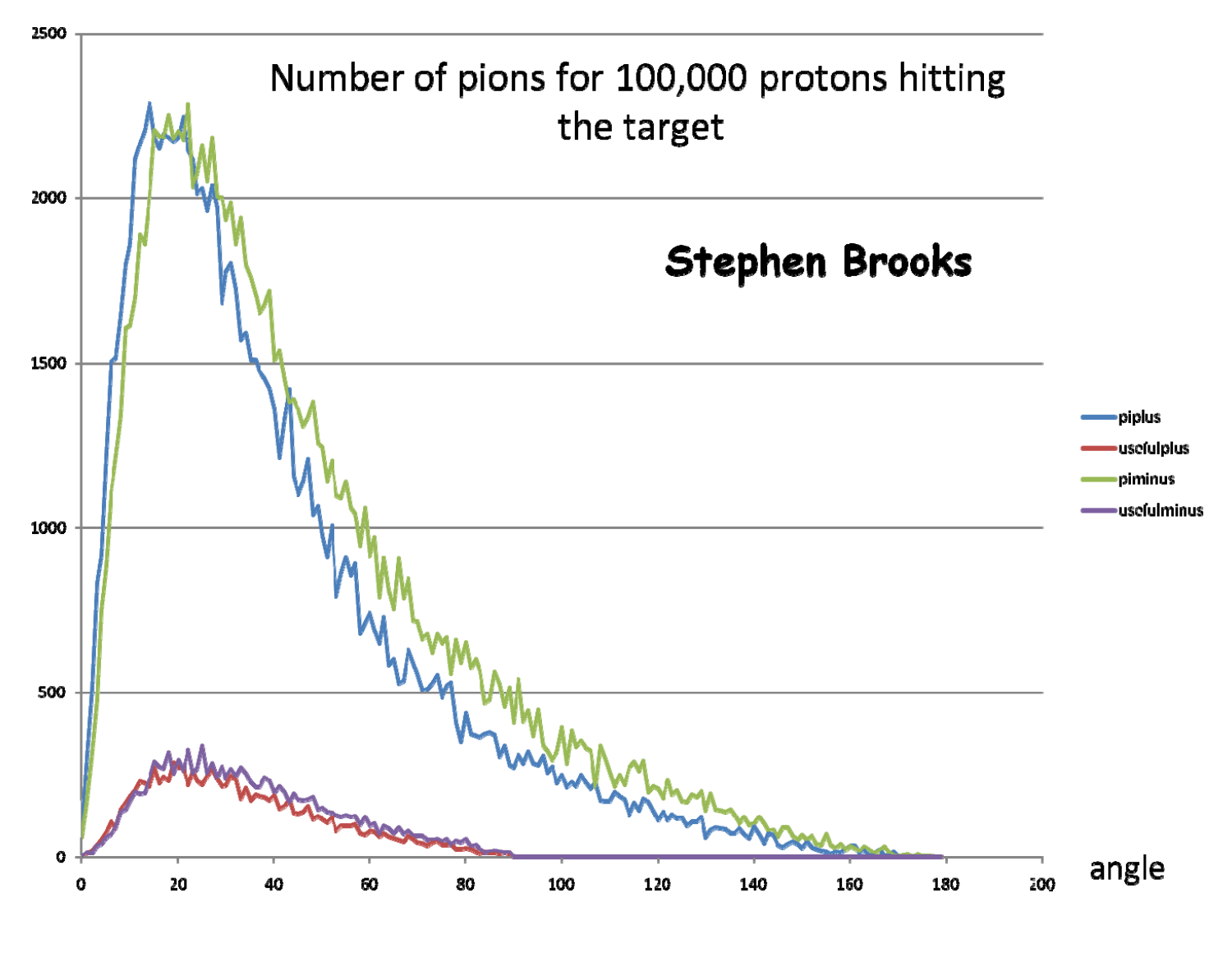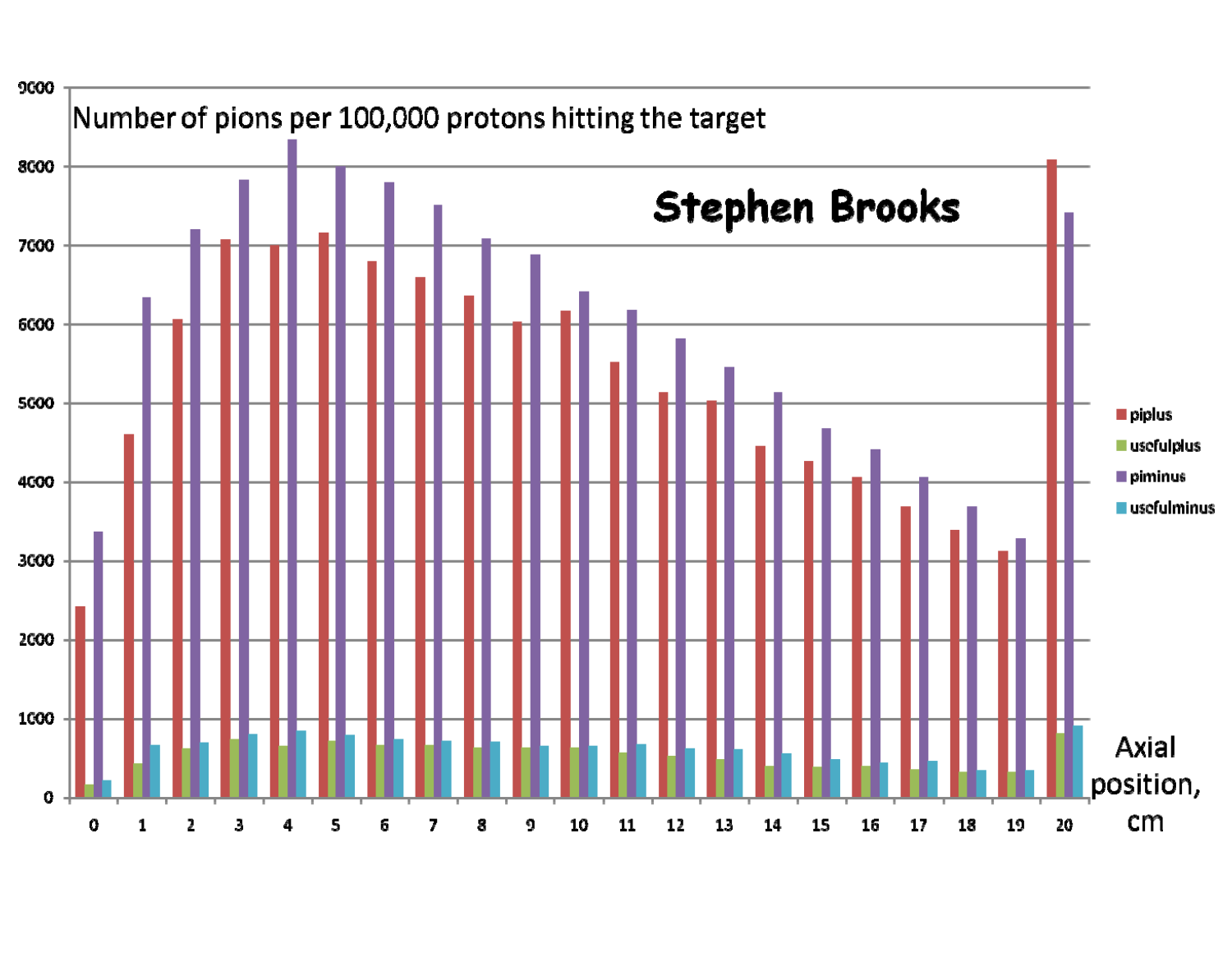#### Number of useful pions v angle of emergence at different axial positions

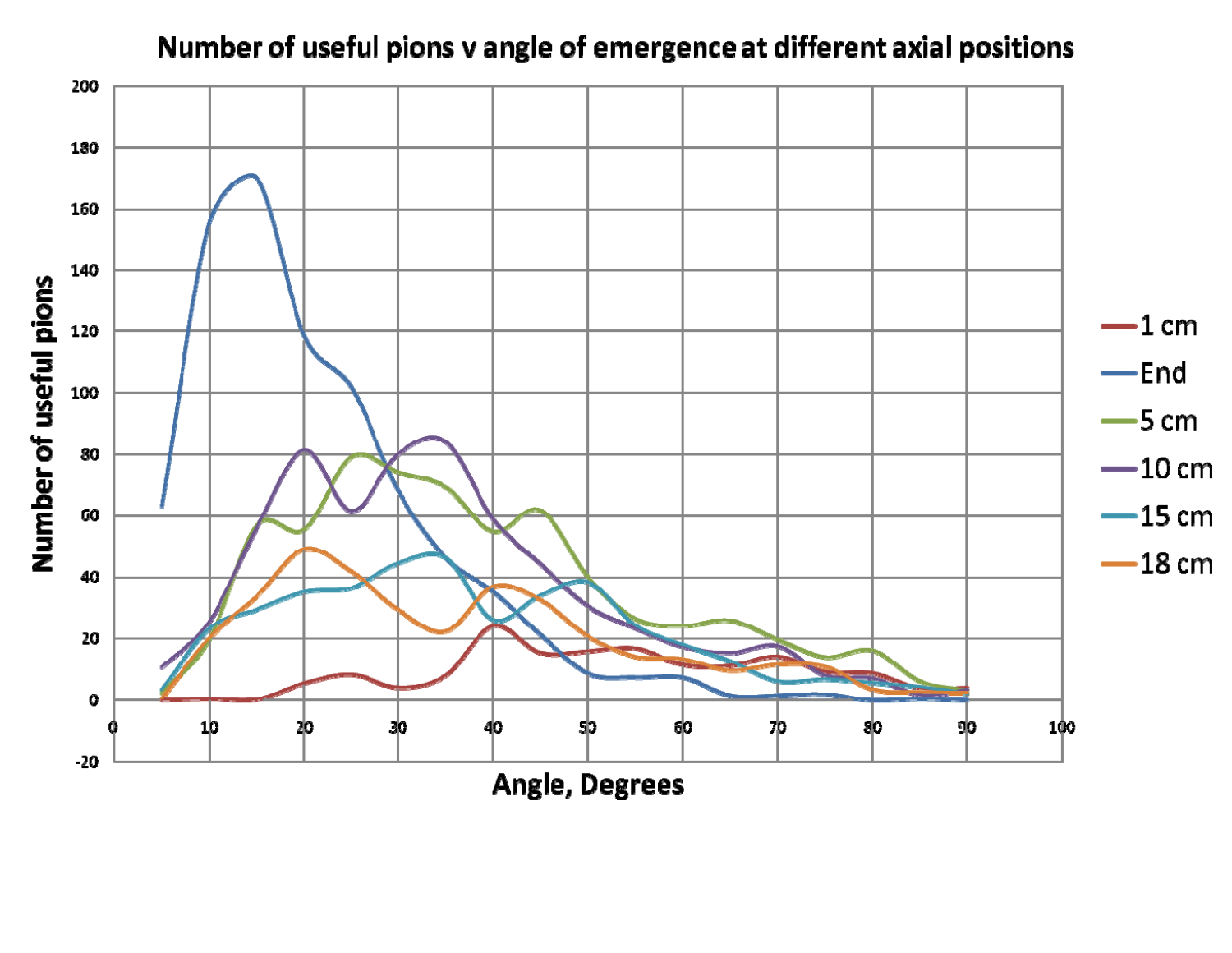#### Peak angle versus axial position



Graph of the peak angle of the angular distribution of useful pions versus axial position, z (1 cm bins).

The peak no. of pions is approximately constant with z, but at the end is 3 times higher.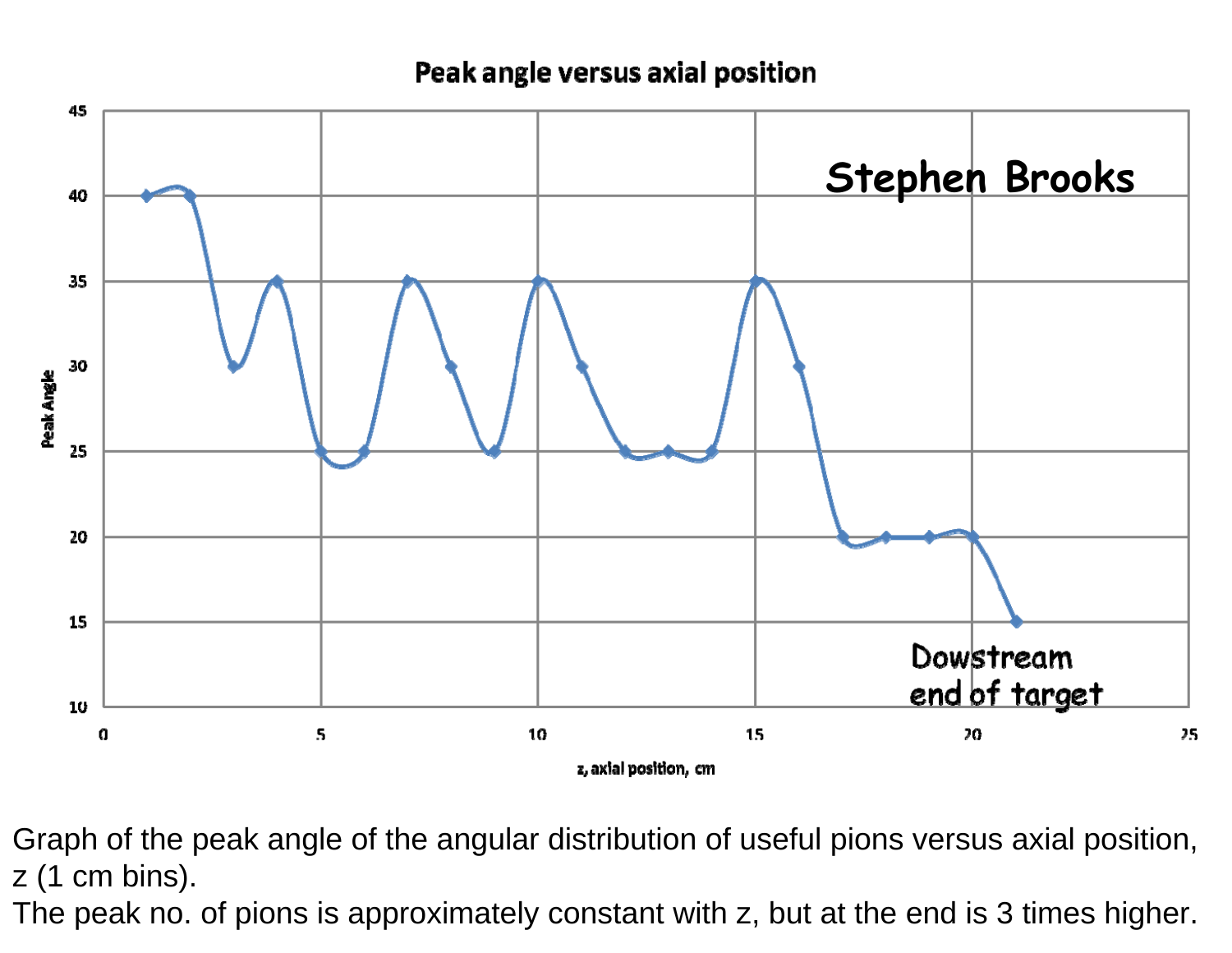

#### Useful Number of Pions versus Momentum from different target axial bins

Pion Momentum, MeV/c

The number of useful pions produced per 100,000 protons at different axial positions along the target versus their momenta, MeV/c.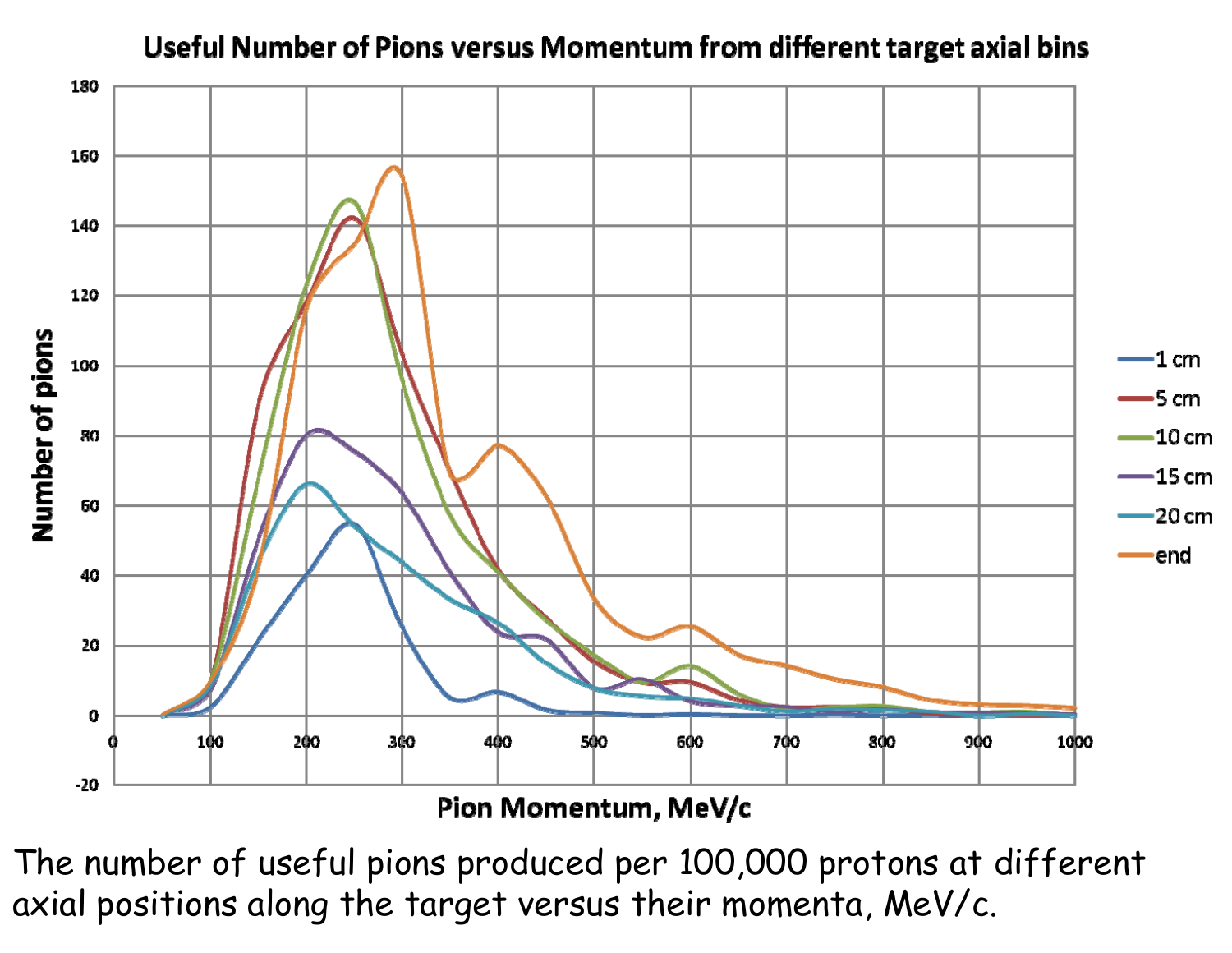### No of Useful Pions at 250 MeV/c versus Axial Position



The peak of the useful pion distribution is at an momentum of ~250 MeV/c for all values of axial positions, z.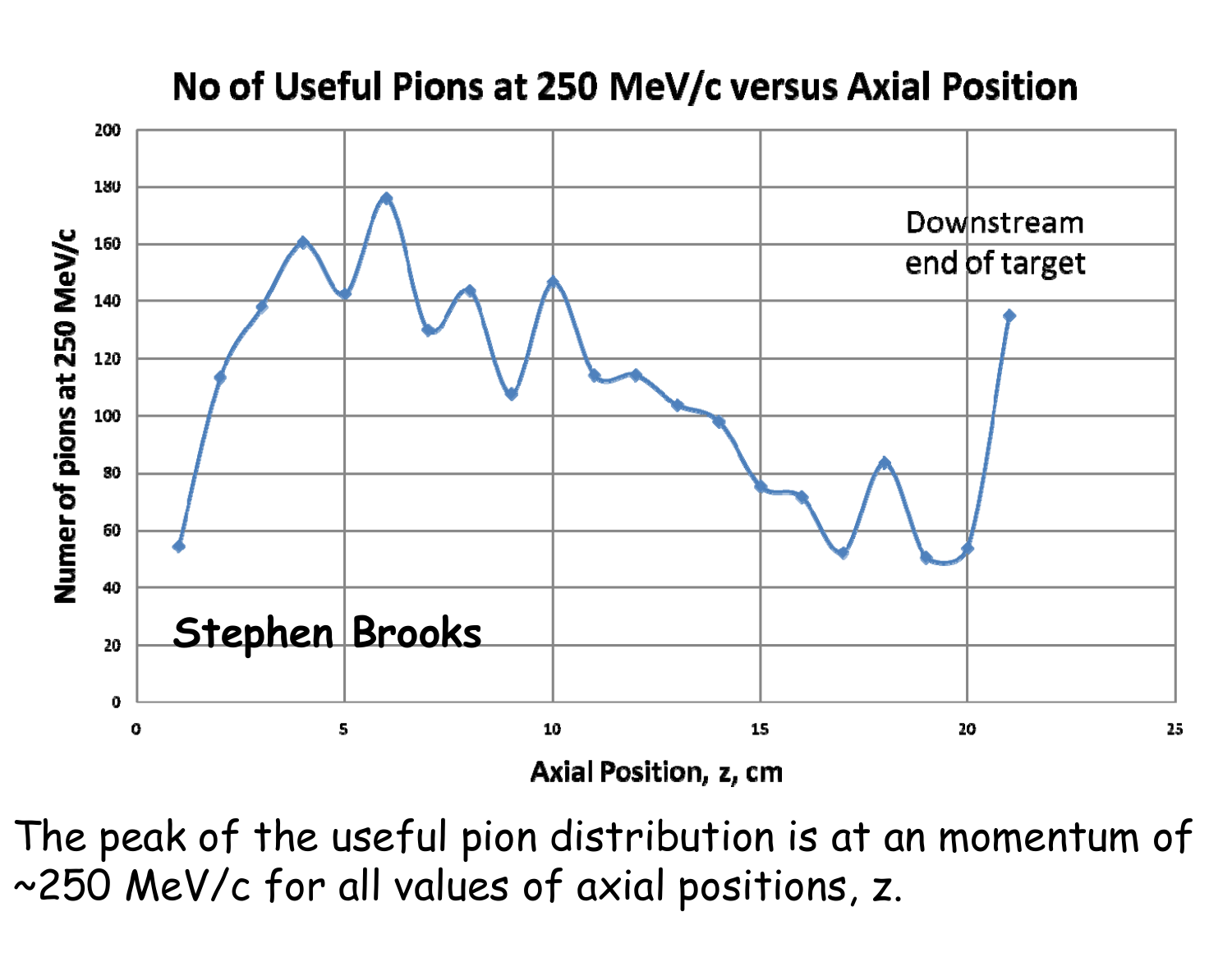### Summary

- 1. Pion Absorption is significant in the target. About half the pions are absorbed.
- 2. Reduced Density Targets can have high yields ~equal to the solid.
- 3. It may be possible to tailor the target geometry to maximise the pion yield.
- 4. There are advantages in having a lower density target:
- a. The energy dissipated is reduced, lowering the stress, the temperature and lengthening life.
- b. It will be possible to reduce the target diameter (because the power is reduced and less surface area is required for radiation cooling)  $therefore$ decreasing the absorption in the radial direction and increasing the yield.